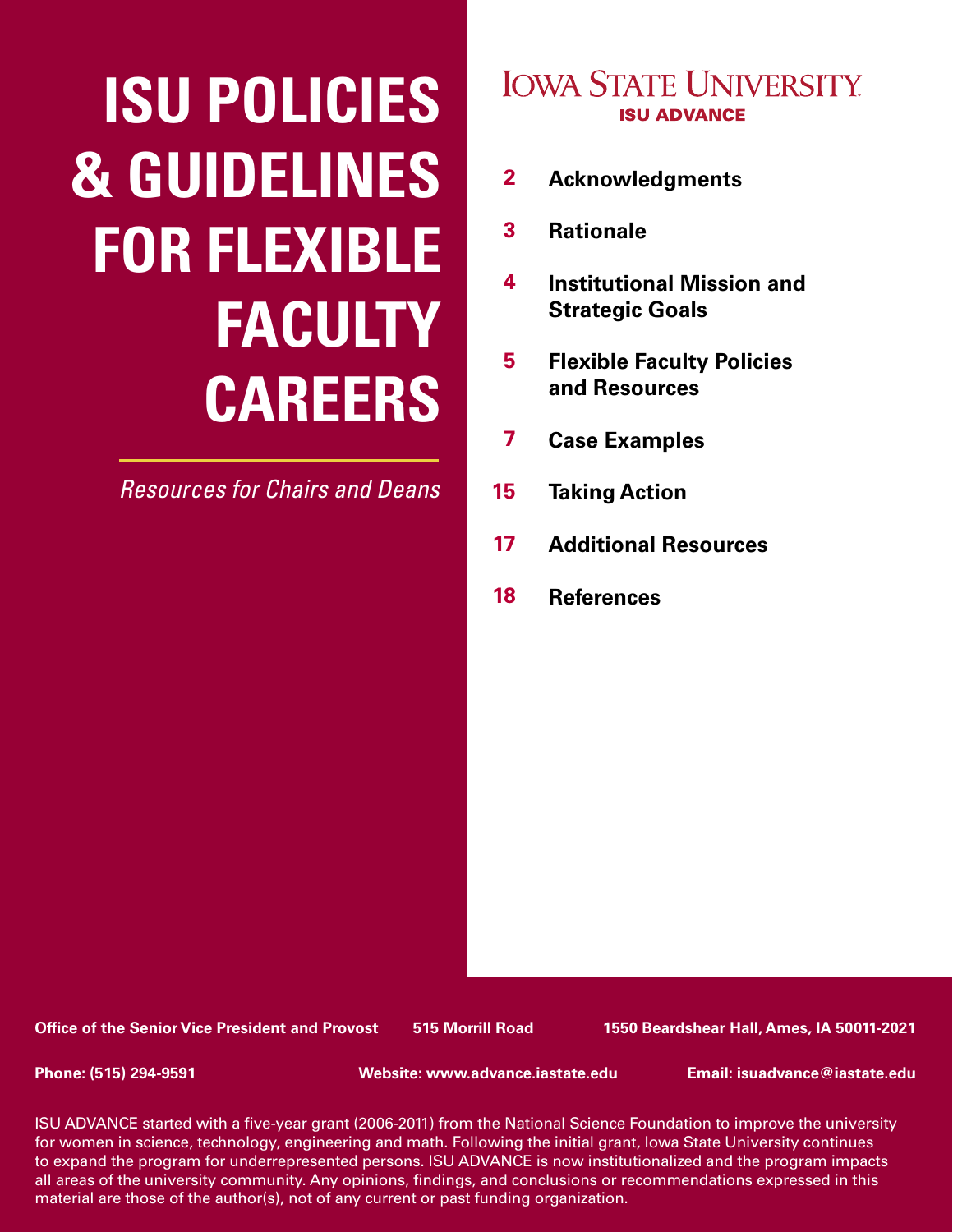# <span id="page-1-0"></span>Acknowledgments

Karie Frasch, Mary Ann Mason, Angy Stacy, Marc Goulden and Carol Hoffman authorized use of Creating a Family Friendly Department: Chairs and Deans Toolkit. This document was revised for use at ISU in 2008-2009. Mary Harris, Faculty Administrative Fellow with the ISU ADVANCE Program and the Office of the Executive Vice President and Provost, led the revision. The following individuals contributed to the development of the original handbook: Gwyn Beattie, Robert Drago, Karie Frasch, Sandra Gahn, Nicol Jones, Ken Koehler, Ruth MacDonald, Lisa Nolan, Kathryn Atkinson Overberg, Jake Petrich, Jo Anne Powell-Coffman, Sheryl Rippke, Melanie Smith, and Melinda Thach. The ISU ADVANCE Program (supported by the National Science Foundation Grant No.SBE0600399) and the Office of the Executive Vice President and Provost provided financial support.

ISU faculty and staff collaboratively updated this resource in summer and fall 2020. The revision team included Dawn Bratsch-Prince, M. Heather West Greenlee, Mônica Haddad, Guiping Hu, Susan Lamont, Patience Lueth, Tera Jordan, Huifang Mao, nicci port, Diana Sloan, Michelle Soupir, and Javier Vela. Other members of the ISU ADVANCE Team (Susan Vega Garcia), the Faculty Work-Life Advisory Committee (Jessica Ward, Angela Prince, Michael Retallick), and department and college administrators (Joey George, Arne Hallam, and Sriram Sundararajan) provided valuable feedback on an earlier version.

Send any comments or questions to Assistant Provost for Faculty Development Tera Jordan (email: trh@iastate.edu).

*Jordan, T. R., Bratsch-Prince, D. E., Greenlee, M. H. W., Haddad, M., Hu, G., Lamont, S., Lueth, P., Mao, H., port, n., Sloan, D., Soupir, M., & Vela, J. (2021). ISU Policies & Guidelines for Flexible Faculty Careers: Resources for Chairs and Deans.*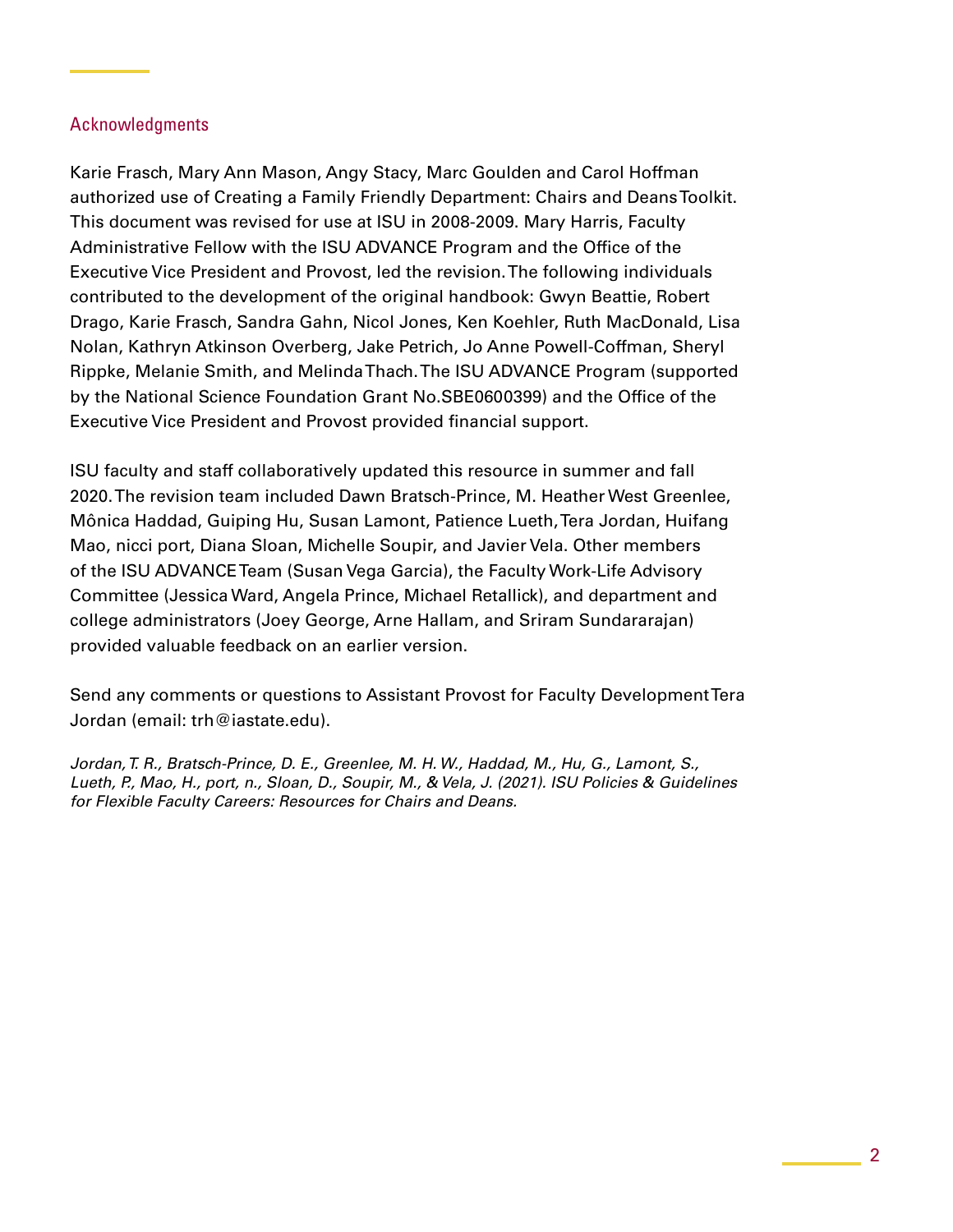# <span id="page-2-0"></span>**Rationale**

To foster excellence in teaching, research, and outreach, universities must attract and retain the best faculty. Competition for the best faculty is intense and flexible<sup>1</sup> policies can make the difference in recruiting and retaining faculty (Kezar & Massey, 2015).

A key component of the faculty work experience is "ensuring flexibility in appointments, helping faculty members to construct work arrangements that maximize their contributions to the institution, to their work, and to their students, while also enabling them to maintain balance among their work and personal lives in the face of increasingly complex roles and demands in the workplace" (Kezar & Massey, 2015, p. 37).

To maintain excellence, higher education professionals must create a climate conducive to the success of all faculty members. They must develop and implement policies that address existing barriers to the entrance into and success of faculty in academia, especially among underrepresented faculty, including women and faculty of color. These Guidelines should assist chairs and deans in their efforts and responsibilities to facilitate the success of all faculty members<sup>2</sup>.

#### *Why should departments be inclusive?*

Departments should be inclusive for many reasons. These Guidelines will address two primary reasons: (1) institutional mission and strategic goals and (2) the research evidence that supports inclusivity, retention, and job satisfaction.

<sup>1</sup> The definition of family can mean many things. Generally, US case law has defined "family" as "a group of persons connected by blood or by affinity or through law within two or three generations," "a group that consists of parents and their children," or "a group of persons living together and having a shared commitment to a domestic partnership." To some, the true meaning of family means a group of people related by blood or ancestry. For others, it has nothing to do with genes and everything to do with love, compassion, and support.

In a task-orientation definition, family is defined by how the members function or by the tasks that members perform. Family is typically viewed as at least one adult and one or more other persons who perform certain tasks of family life (e.g., socialization, nurturance, development, financial and emotional support). The tasks are inherently flexible and whoever fulfills the tasks demanded of family members is considered family, regardless of their biological or legal connection to the other members. Another consideration in defining family is how ethnic, racial, cultural, and class differences influence lifestyles and behaviors (Fitzpatrick & Ritchie, 2009; Wamboldt & Reiss, 1989).

<sup>&</sup>lt;sup>2</sup> Practical information is provided here following a model developed by the University of California Family Friendly Edge Initiative (Frasch et al., 2007). The Friendly Edge Initiative is "a series of initiatives and projects designed to develop and implement a comprehensive package of innovative policies and programs for all faculty (p. X)."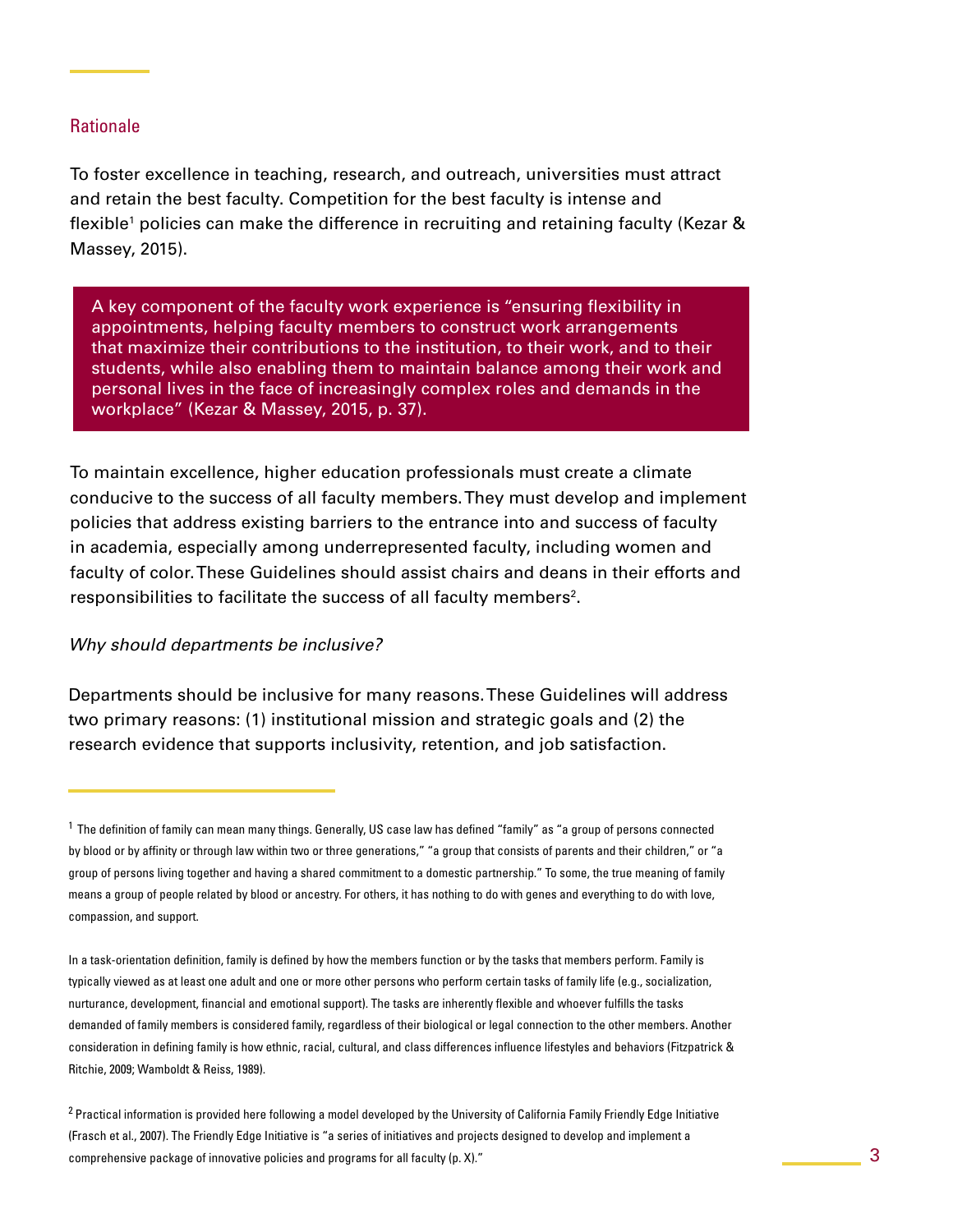# Institutional Mission and Strategic Goals

Consistent with Iowa State University's commitment to improve the quality of life for all Iowans and enhance the institutional climate, it is important to support faculty well-being. More specifically, supporting faculty well-being advances Goal 4 of ISU Strategic Plan 2017-2022 which communicates the importance of "continuing to enhance and cultivate the ISU Experience where faculty, staff, students, and visitors are safe and feel welcomed, supported, included, and valued by the university and each other" ([ISU Strategic Plan 2017-2022\)](https://strategicplan.iastate.edu/). Important subgoals and action items of our strategic plan relate to improving employees' health and wellbeing and enhancing efforts to recruit, hire, train, and retain diverse employees. Diverse employees include those with varying family responsibilities and relational commitments in their personal lives.

Associate Provost for Faculty Dawn Bratsch-Prince has previously communicated, ISU's institutional commitment to faculty success its support of work-life balance:

"We recognize that we all fulfill multiple personal and professional roles simultaneously throughout our lives. We acknowledge the importance of having a productive professional life as well as a satisfying personal life, which is really vital to our overall well-being. We understand that our individual environment, our policies and programs all contribute to balancing personal responsibilities and professional aspirations. We also know that when employees have flexibility, they experience greater job satisfaction, increased productivity, and a smoother path to career success" (Bratsch-Prince, 2020).

Common issues facing faculty in the pursuit of work-life balance include child care, elder care, health and illness, dual career challenges, and financial concerns.

# **Research Evidence**

Over the last decade, researchers have provided compelling evidence that higher education institutions can demonstrate a strong business case for providing flexibility for their faculty. Career flexibility is especially critical to recruiting and retaining some of the most qualified faculty in academe. Acquiring the best talent is essential to an institution's ability to achieve excellence and maintain its competitive advantage in a global environment.

Faculty workload is demanding, with an average of 54 hours worked per week among ISU faculty (Board of Regents, State of Iowa, 2019). Faculty report that household responsibilities and caregiving (e.g., offspring, elder care, relative care)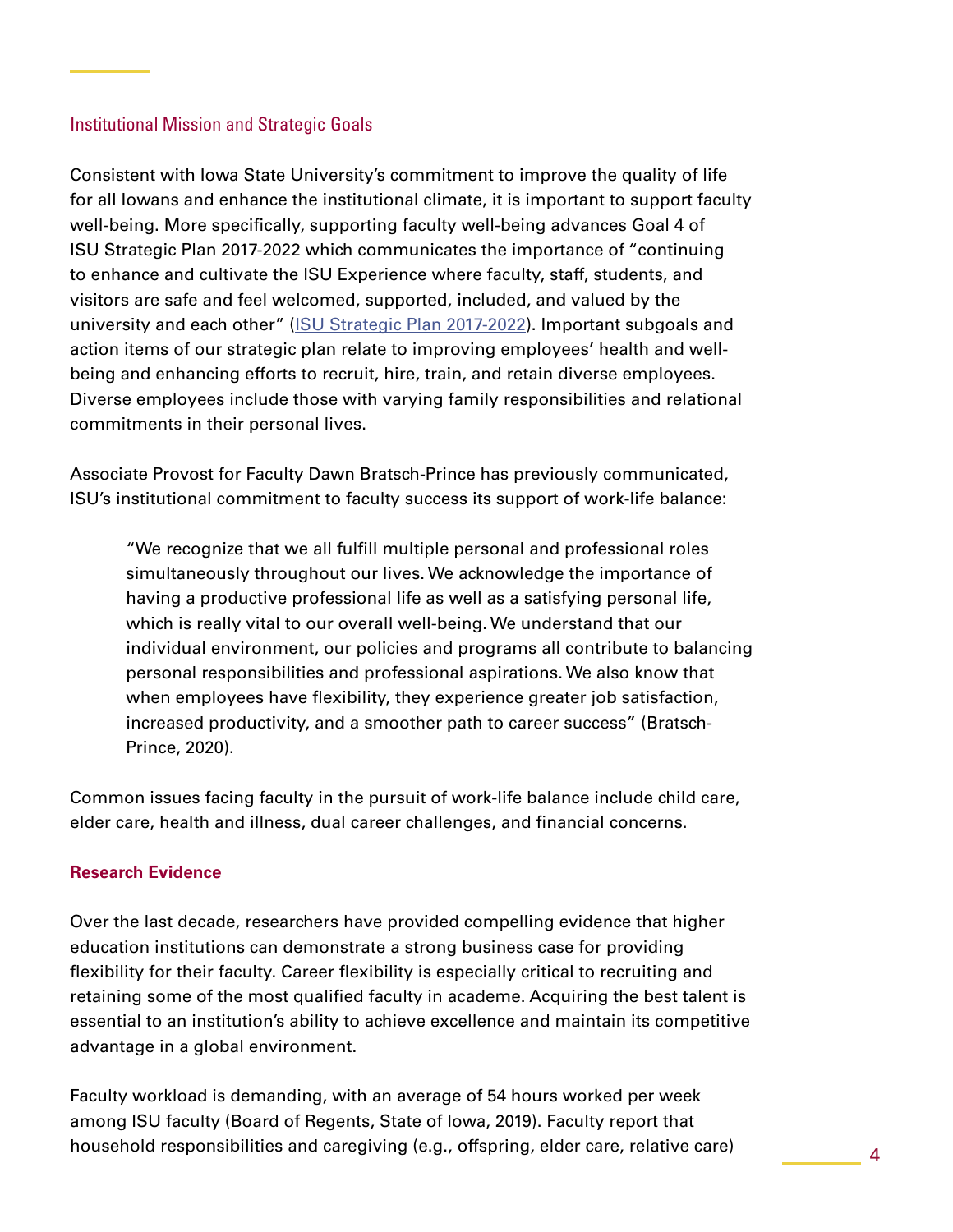are unequally distributed by gender and among parents with children in the home, especially among those with children younger than 12 years of age. These concerns are magnified among faculty who are coping with unexpected and intense periods of responsibility and caregiving (Misra et al., 2012). When family and work responsibilities conflict, this negatively impacts career satisfaction for employees (Kraimer, et al., 2019). Conversely, based on ISU's 2009-2010 Collaborative on Academic Careers in Higher Education (COACHE) Tenure-track Faculty Job Satisfaction Survey data, Muktar (2012) reported that "there was a significant relationship between work life balance and job satisfaction among faculty at ISU" (p. 82). Faculty communicated greater productivity (e.g., research) when they achieved balance in work and life (Flaherty, 2018; Camargo, Wood, Layne, 2015; Flaherty, 2018). These data and reports highlight the importance of implementing flexible faculty policies to enhance department inclusiveness.

# Flexible Faculty Policies and Resources

The following policies and resources are available to faculty seeking to balance their work-life responsibilities or needing to respond to life circumstances. Listed in alphabetical order, we present here a brief description of each policy and resource. Refer to the hyper-linked website for the most current information.

# **1. [Dual Career Resources](https://new.provost.iastate.edu/faculty-success/faculty-hiring/dual-career)**

 ISU is committed to recruiting and retaining the highest quality faculty whom seek to combine a stimulating academic career with a satisfying personal life. Dual Career Resources provide partners and spouses of faculty with support in identifying employment opportunities on campus and the surrounding communities.

# **2. [Extension of Tenure-Clock Guidelines](https://www.provost.iastate.edu/faculty-success/work-life)**

 ISU recognizes the challenges that pre-tenure faculty face as they strive to earn tenure through achievement in teaching, research, and outreach. While the standard probationary period normally provides enough time for a faculty member to demonstrate qualifications for tenure, special circumstances may arise that interfere with a faculty member's trajectory. The extension of the tenure clock policy (Faculty Handbook Section 5.2.1.4) allows a faculty member to request an extension of the probationary period in a variety of special circumstances.

*Data Point: Since 2003, more than 300 tenure-clock extensions have been granted to ISU faculty. Persons identifying as female have utilized tenure-clock extensions somewhat more than faculty who identify as male.*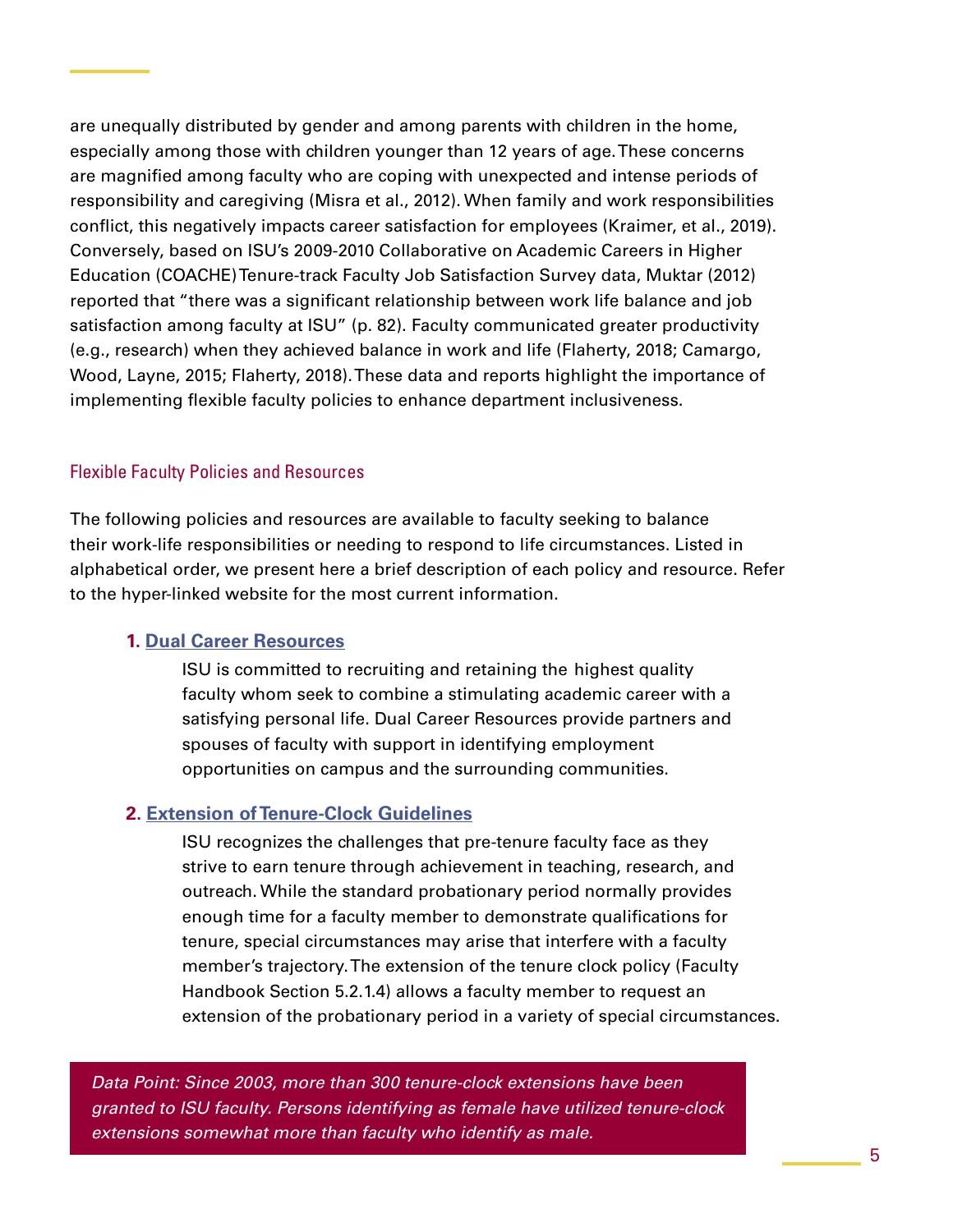# **3. [Faculty Modified Duties Assignment \(FMDA\)](https://www.provost.iastate.edu/faculty-success/work-life)**

Tenured and tenure-eligible faculty may request a Faculty Modified Duties Assignment to rebalance their faculty duties for one semester as associated with the birth or adoption of a child or the foster care placement of a child.

## **4. [Family Medical Leave Act \(FMLA\)](http://FMLA)**

 Four types of FMLA leave include self, family, care for service member, and exigency.

# **5. [Part-time appointment for faculty](https://www.provost.iastate.edu/faculty-success/work-life)**

 Faculty may request a temporary conversion from a full-time to a part-time appointment for a determined period of time in consultation with their chair. Requests may be made for personal or professional reasons, including work-life balance. Due to the probationary nature of their appointment, pre-tenure faculty may make such a request only for reasons of balancing work and family for the arrival of a child, the care of a child with special needs, elder care, the care of a partner, or for personal circumstances related to the health of the faculty member (See Faculty Handbook Section 3.3.1.1). A part-time appointment may impact the length of a faculty member's probationary period (Faculty Handbook Section 5.2.1.3). Pre-tenure faculty who make a temporary conversion to a part-time appointment should work with their chair to determine mandatory review dates.

#### **6. [Position Responsibility Statement](https://www.provost.iastate.edu/faculty-success/work-life)**

 Every ISU faculty member has a formal Position Responsibility Statement (PRS) that describes the faculty member's range of work responsibilities, in research/creative activities, teaching, institutional service, extension, outreach, professional/clinical practice, etc. (Faculty Handbook Section 3.4). The PRS is a flexible and individualized tool that may change over time to reflect changes in a faculty member's responsibilities. Percentages are often indicated to denote effort in each category of work responsibility. Faculty are encouraged to review their PRS annually with their chair to determine any modifications that may be needed. The expectation is that the PRS will remain largely unchanged during the pre-tenure period.

#### **7. [Advancement and Review](https://www.provost.iastate.edu/faculty-success/advancement)**

- **•** Establish and maintain transparency in annual reviews, promotion and tenure process, and advancement
- **•** Review the promotion and tenure process with new faculty and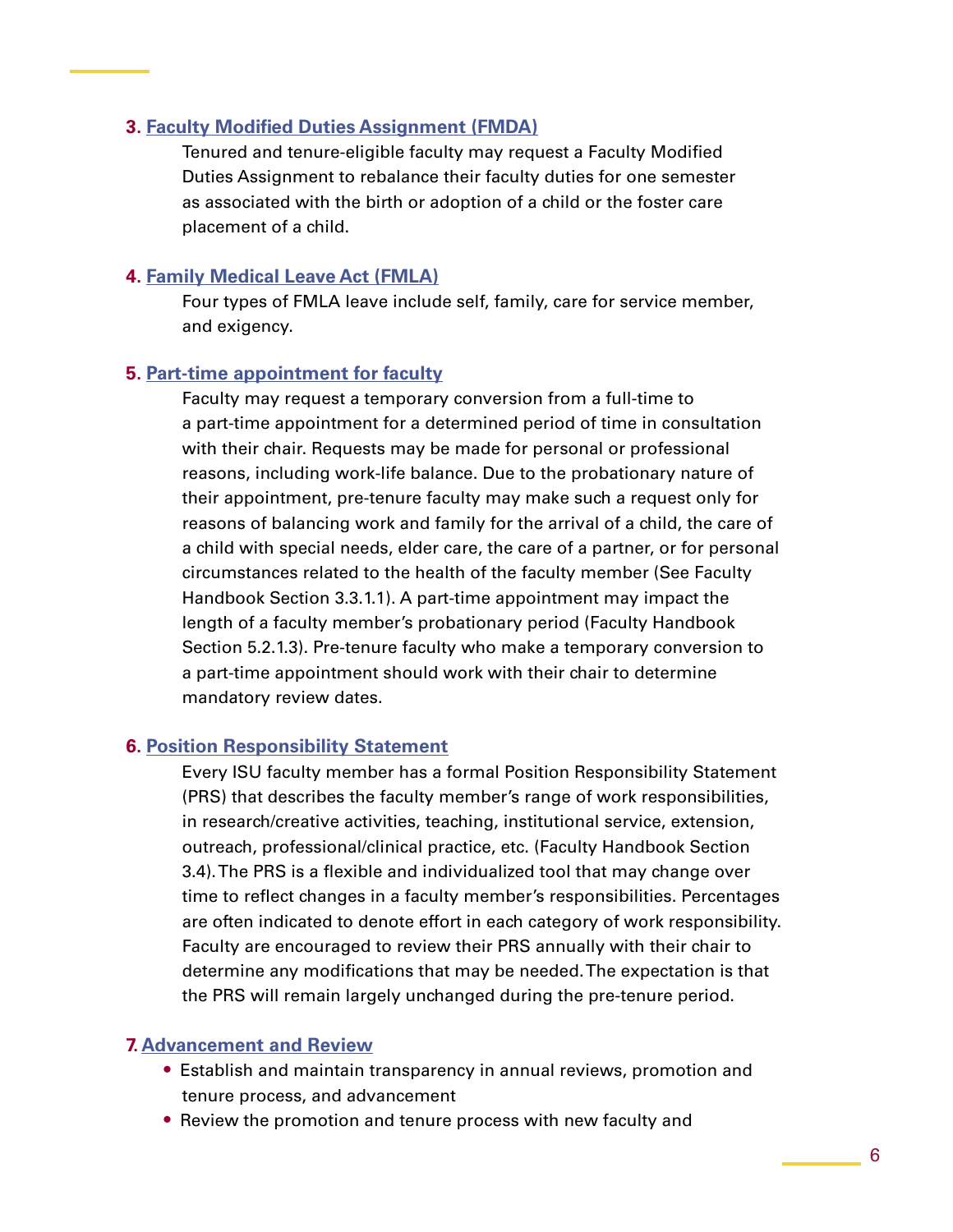annually thereafter. Refer to the Faculty Handbook, Section 5.2.4 Procedures for Promotion and Tenure Review.

# **8. University and community area [resources to increase faculty](https://www.provost.iastate.edu/faculty-success/development/all-faculty/resources)  [connections and integration into the campus community](https://www.provost.iastate.edu/faculty-success/development/all-faculty/resources)**

 New and underrepresented faculty gain institutional knowledge, form collaborations and feel less isolated when well connected to faculty groups

# **9. [Salary Support for Strategic Faculty Recruitment and](https://new.provost.iastate.edu/faculty-success/work-life/partner-spousal-accommodation) [Partner Opportunity](https://new.provost.iastate.edu/faculty-success/work-life/partner-spousal-accommodation)**

 Recruiting a talented, innovative, and inclusive faculty remains a top university priority. To bring both flexibility and consistency to our strategic recruitment process, the Office of the Senior Vice President and Provost operates a central partnership with the academic colleges for recruitment of outstanding and diverse faculty. A limited amount of central funding is available to colleges to support strategic hires and partner opportunity hires.

#### **10.[Workplace Accommodations](https://www.hr.iastate.edu/tools-for-employees/workplace-accommodations)**

 Faculty seeking a workplace accommodation are encouraged to reach out to University Human Resources (UHR) as early as possible to engage in the accommodation process. Faculty may request an accommodation, including for disability, religious, and ergonomic reasons. Employees and applicants may request accommodation at any time during the application process or course of employment. Job candidates may also request an accommodation at any time during the application and search process.

# Case Examples

To assist chairs and deans in understanding how these flexible faculty policies and programs can be put into place, we offer here a series of case examples that serve to illustrate their use $3$ .

 $^3$  In an effort to be inclusive and counteract gender stereotypes about work-life responsibilities and relationship commitments, we use the pronouns they/them and their/theirs throughout these case examples. As highlighted in The Pronoun Project, individuals often make assumptions about others' pronouns based on how they present themselves and the way individuals perceive them. This includes matters relevant to flexible faculty policies. Further, consistent with The Pronoun Project's recommendation, individuals determine their pronouns, not others. We underscore the importance of proper use of pronouns as a gateway to cultivating a strong collegial relationship and effectively engaging with faculty about flexible policies.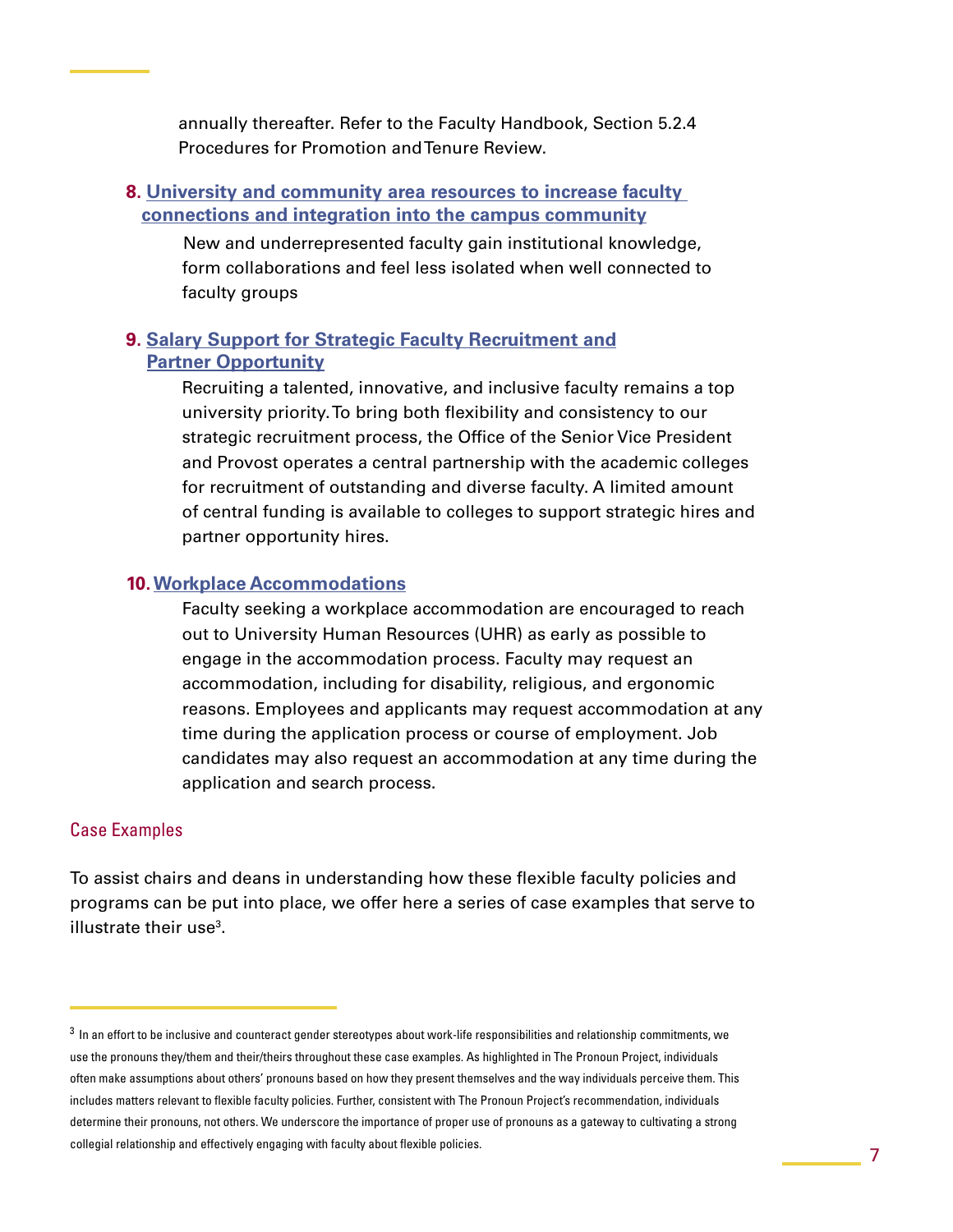## **Extension of Probationary Period (tenure-clock extension)**

**Scenario:** During the fall semester, Assistant Professor A learns that they are pregnant and will have a child in the spring, which will coincide with the preparation and submission of their tenure dossier.

**Proposed Response:** Knowing that the arrival of their child will affect their scholarship and prospects of tenure, they meet with their department chair to share news of their pregnancy and ask for a one-year tenure-clock extension. Assistant Professor A can also submit through Workday a request for Family Medical Leave Act (FMLA). UHR will consult with the employee to determine eligibility. If approved, UHR will communicate with Assistant Professor A and their chair about the nature of the FMLA approved. If not eligible for FMLA, UHR will consult with the employee on additional time off options.

# **Extension of Probationary Period (tenure-clock extension)**

**Scenario:** Assistant Professor B, who is on a nine-month appointment, is originally from the east coast, where their father lives. For the last three years, they spend the summers with their father, who has a very serious illness. Even though they have been alternating with their siblings to take care of their father, they feel unable to balance their scholarship productivity and be a caregiver at the same time.

**Proposed Response:** Knowing about the ISU Extension of Probationary Period policy, they submit the documentation about the need for care of their father to their chair, and request a one-year extension of their tenure-clock. Assistant Professor B can also submit a request for FMLA through Workday. UHR will consult with the employee to determine eligibility. If approved, UHR will communicate with Assistant Professor B and their chair about the nature of the FMLA approved. If not eligible for FMLA, UHR will consult with the employee on additional time off options.

#### **Conversion to Part-time Appointment**

**Scenario:** Professor C has recently learned that their mother's health is declining and she needs extra care. Professor C lives with their mother and is her primary caregiver. Professor C would like to spend more time with their mother during this critical period of time. However, their position in the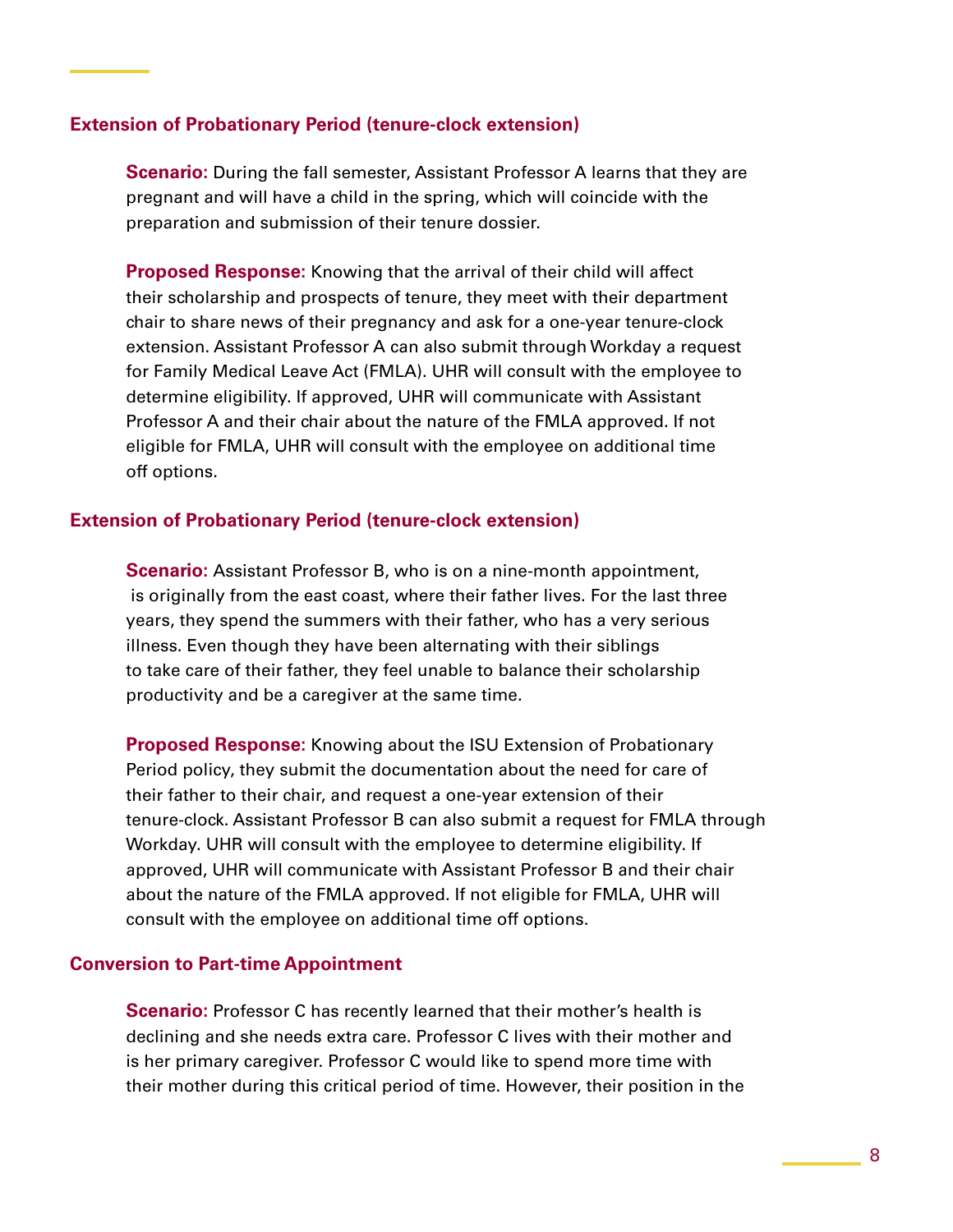department demands a full-time schedule. Professor C would like to work only half days so that they can provide the necessary care for their mother.

**Proposed Response:** Professor C can discuss with their chair the option of converting to a temporary 50 percent faculty appointment for a set period of time. While this will entail a commensurate reduction in salary, Professor C sees this as their preferred option. Once the temporary reduction in appointment is approved, Professor C and their chair will develop a PRS that reflects the revised work expectations. The reduced appointment will be renewed annually and can be renewed provided that Professor C and their chair are in agreement.

#### **Guidelines for Addressing Employees' Need to Care for Family**

**Scenario:** Associate Professor D is struggling to maintain quality work productivity because of their family situation. Their partner struggles with depression and their three children are all under six years of age.

**Proposed Response:** Associate Professor D reaches out and learns that using their accumulated hours of emergency time could also be an option in this stressful situation. Another option could be requesting an adjustment to their work schedule to balance work and personal needs. Associate Professor D submits a request for FMLA through Workday. UHR will consult with the employee to determine FMLA eligibility. If approved for FMLA, UHR will communicate with Associate Professor D and their chair about the nature of the FMLA approved. The approved FMLA may entail a reduced work schedule and the use of leave time off. If not eligible for FMLA, UHR will consult with the employee on additional time off options.

#### **Modifying the Position Responsibility Statement (PRS)**

**Scenario:** After three years as a tenure-eligible faculty member in their department, Assistant Professor E attends a workshop about faculty worklife balance. Assistant Professor E realizes that their PRS is not current and does not reflect position responsibilities that they discussed and approved with their chair two years ago. Their chair asked Assistant Professor E to take on a higher teaching load and advise a very active departmental student organization that increased their service load. Now that their preliminary or third year review is looming, Assistant Professor E and their Chair need to adjust their PRS and accurately reflect their workload.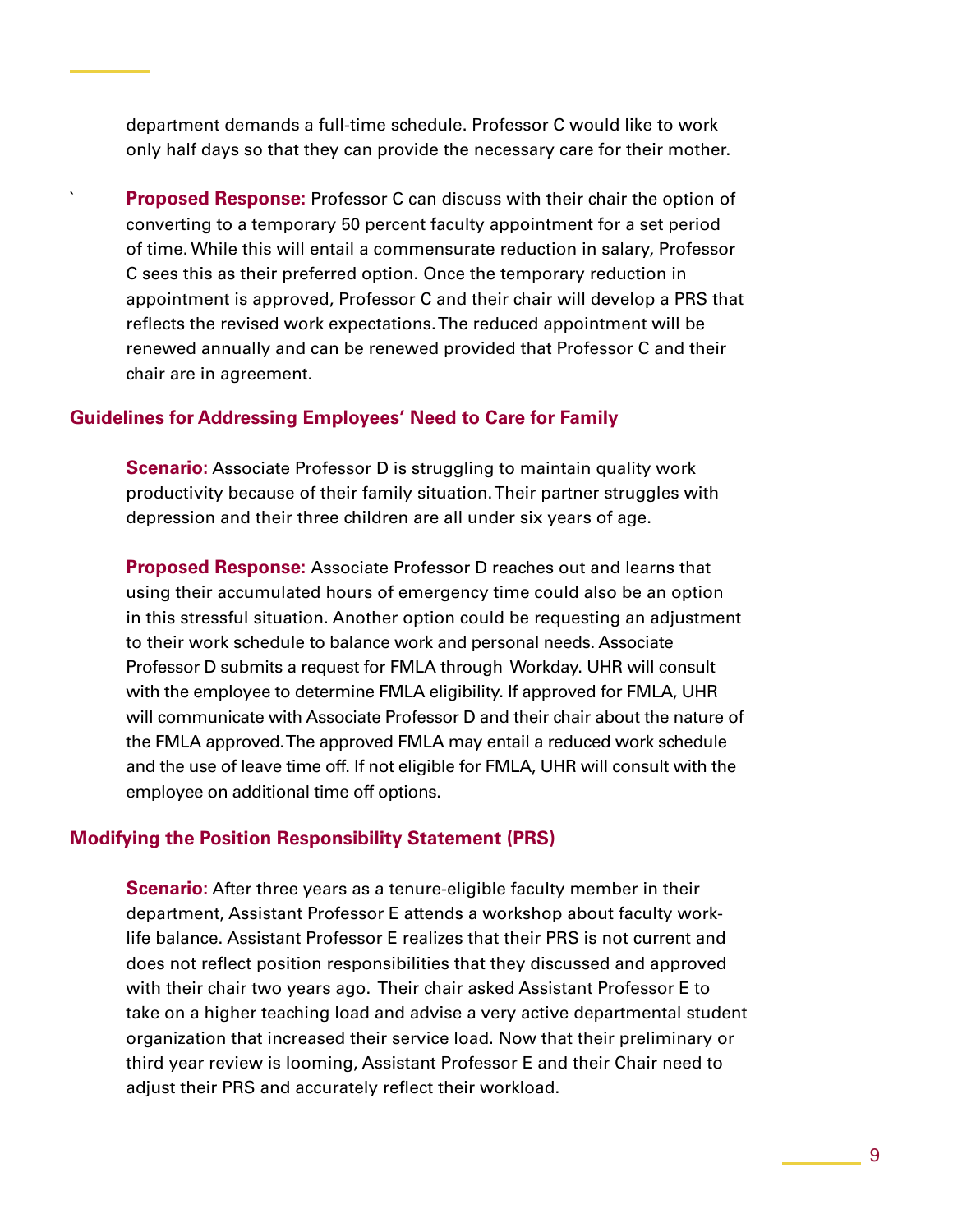**Proposed Response:** Assistant Professor E approaches their chair with their concerns about their outdated PRS. The chair responds to the faculty member's concerns and together they draft a revised and accurate PRS that is processed and signed in Workday.

# **Family and Medical Leave Act (FMLA)**

**Scenario:** Professor F notices a significant decline in their health over the past year. Their physician advises them of a serious health condition and recommends immediate surgery. Professor F was not aware of the seriousness or urgency of their condition prior to the medical consultation.

**Proposed Response:** Professor F immediately contacts UHR and learns about the availability of FMLA for this type of situation. Professor F submits a request for FMLA through Workday. UHR will consult with the faculty member to determine FMLA eligibility. If approved for FMLA, UHR will communicate with Professor F and their chair about the nature of the FMLA approved. In Professor F's case, UHR approved FMLA for two weeks to cover the surgery and recovery based on the documentation provided by their physician to UHR. When medical complications delay Professor F's recovery, they can submit updated documentation from their physician to UHR. Through the FMLA process, UHR approves a two-week extension of FMLA leave.

#### **Planning Around Pregnancy**

**Scenario:** During the fall semester, Associate Professor G announces to their colleagues that they are pregnant and expecting a child later in the spring. Their colleagues are excited and extend their best wishes and congratulations. When Associate Professor G shares this news with their chair, Associate Professor G notes a muted response. The next day, Associate Professor G meets with their chair to ask about the process for identifying a substitute instructor while they are out on an estimated six-week maternity leave. The chair tells Associate Professor G that they should not teach in the spring because their courses involve field trips. The chair thinks it will be safer for them not to travel while pregnant. The chair advises them to consider working part-time in the spring. Associate Professor G realizes that their chair had already devised a work plan for them without their input. They are unsure of next steps.

**Proposed Response:** Associate Professor G contacts their UHR representative to discuss the proposed work plan suggested by their chair.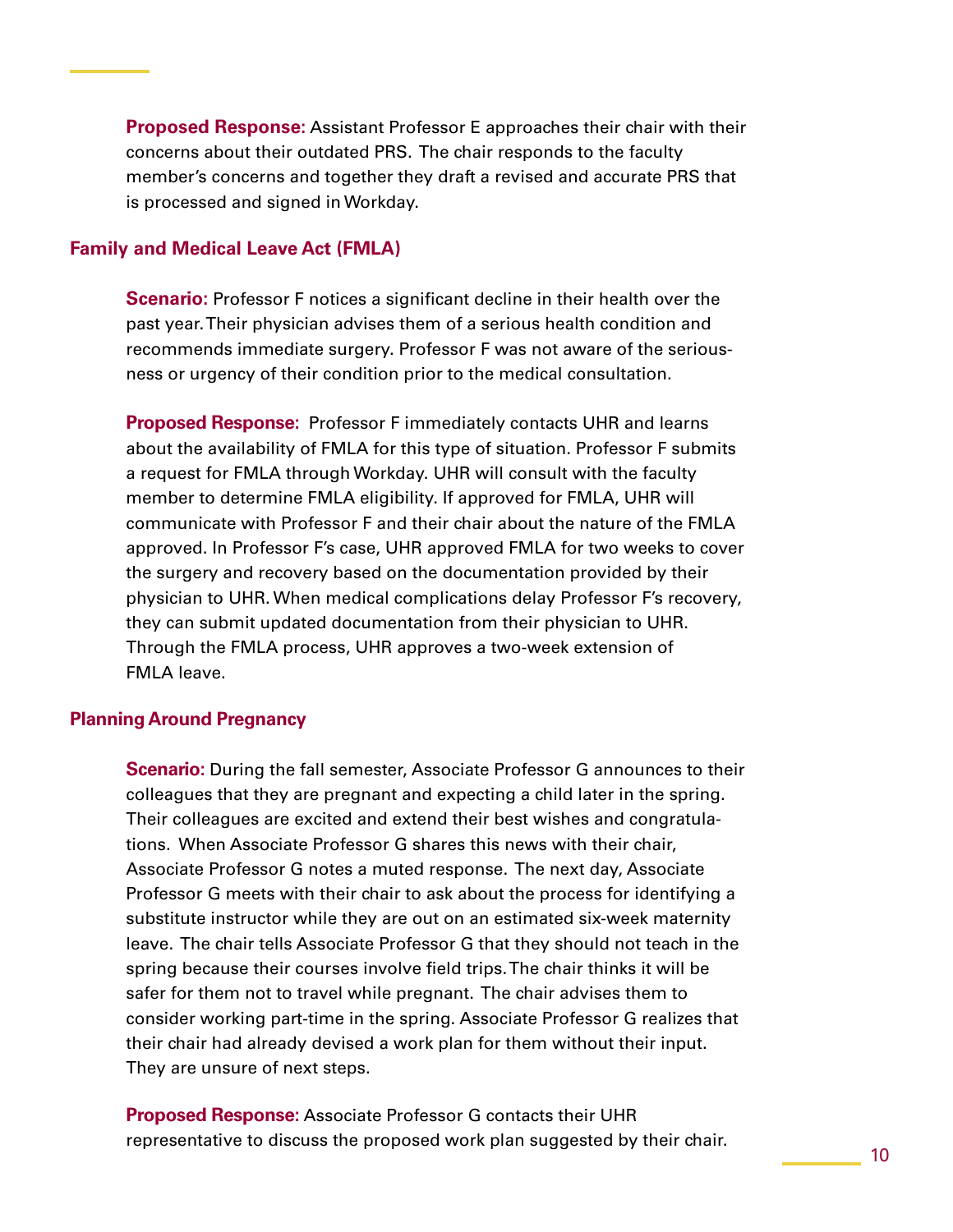UHR provides guidance to Associate Professor G to assist them in requesting an appropriate leave type (such as FMLA or pregnancy leave). UHR explains the chair should not make unilateral decisions about the employee's abilities. If Associate Professor G has concerns about performing any of their work duties before their leave begins, the Disability Accommodation Request (DAR) process is available to them. The UHR representative tells Associate Professor G that they will reach out to the chair to provide information and education around leave and accommodations. UHR requests that Associate Professor G follow up with them if there are ongoing concerns related to their medical needs at work and/or need for leave.

#### **Dual Career Couple**

**Scenario:** Professor H is happy to receive a tenured job offer from ISU, but their partner is not as excited because they have a great job at their current location. Moving to central Iowa was not in their career plans. Professor H remembers that during their campus interview they were informed about ISU's flexible faculty policies, including dual career resources. They explore whether ISU's resources and options for dual career employment match their situation.

**Proposed Response:** Professor H contacts the chair of their future department to initiate the process for identifying career options for their partner. The chair reviews the Dual Career Resources webpage and as necessary, communicates with their dean or associate dean for academic personnel. The college office looks into the qualifications and interests of the partner and, as appropriate, communicates with the Provost's Office about resources.

#### **First-year Assistant Professor Expecting Arrival of a Child**

**Scenario:** Assistant Professor K has just started their first-year as a ninemonth tenure-track faculty member in their department. Assistant Professor K informs their chair that the baby is due in February. They hope to be able to provide care for their newborn for several weeks following the birth. They are concerned that they will be unable to teach and continue their research next semester after their baby arrives.

**Proposed Response:** The chair assures Assistant Professor K that they are supportive and will work with them to develop a plan for increased flexibility to address the need to care for their family. Because Assistant Professor K has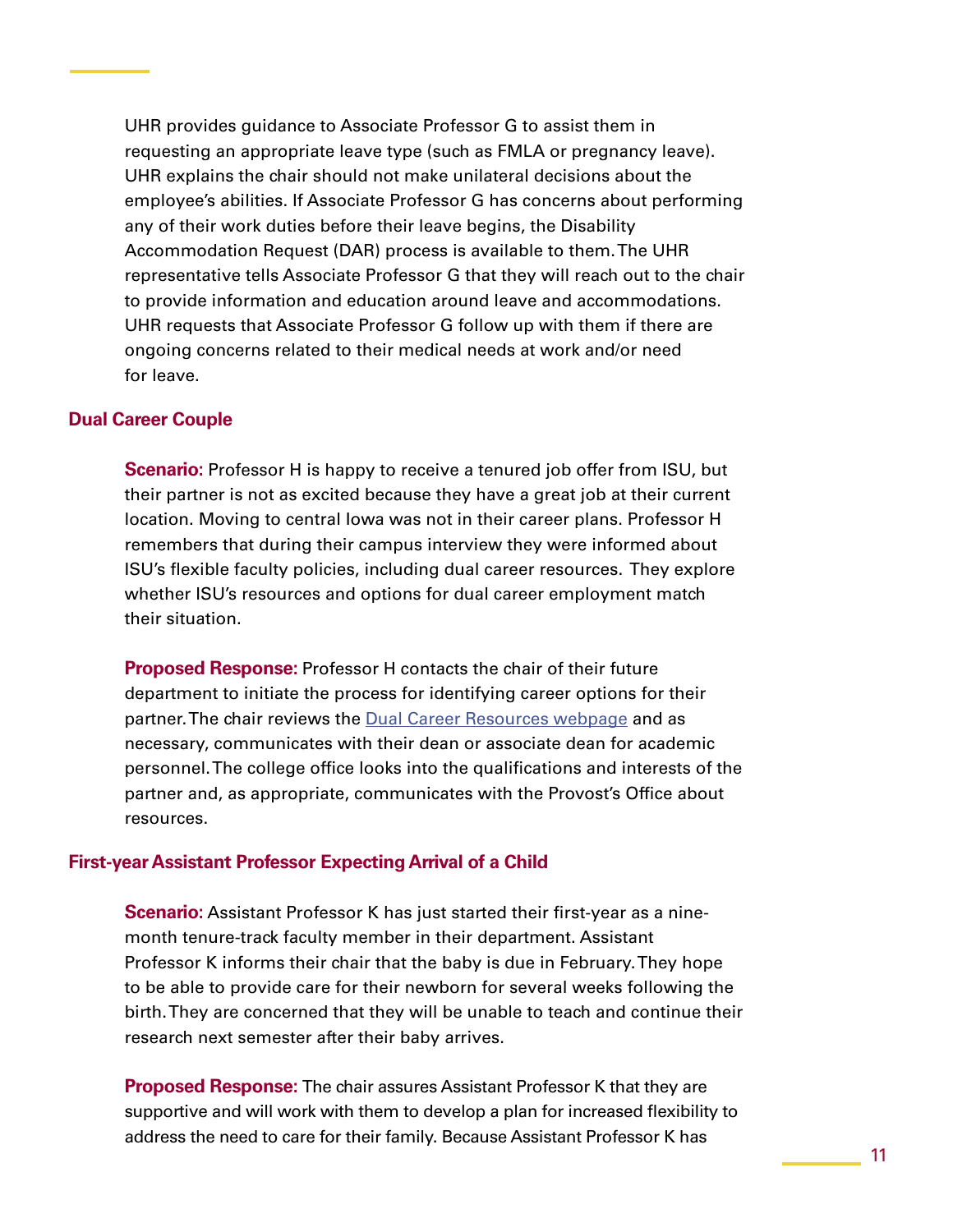been an ISU employee for less than a year, they are NOT eligible for time off under FMLA $\,$   $\,$   $\,$   $\,$ 

Assistant Professor K has limited options for time off with pay. Although they do not qualify for FMLA, their chair can approve time off without pay (Leave With Out Pay or LWOP) following consultation with the dean and UHR. Under Iowa law, Assistant Professor K is eligible for up to 8 weeks of unpaid time off. UHR provides the employee with a notice of non-eligibility for FMLA and then provides information to them about pregnancy leave. They may be eligible for catastrophic leave donations, but the ISU Benefits Office must determine this.

Assistant Professor K's baby will arrive early in the spring semester, which makes semester-long teaching assignments difficult. Assistant Professor K may want to consider requesting an FMDA for the spring or fall semester that allows them to modify their work schedule for greater flexibility. Other options the chair can explore with Assistant Professor K for the spring semester include co- or team-teaching with a colleague or offering an eightweek half-semester course. While out on approved leave (whether paid or unpaid) Assistant Professor K cannot have any work responsibilities.

The chair should inform Assistant Professor K of the tenure-clock extension policy should they wish to use it. If they choose to use the extension policy, they must submit their request through Workday no later than April 1 prior to their preliminary or third-year review.

# **Second-year Assistant Professor Expecting Arrival of a Child**

**Scenario:** Assistant Professor L has just begun their second year as a ninemonth assistant professor in their department. Assistant Professor L informs their chair that they are due to deliver a baby in December and hopes to care for their newborn for several weeks following the birth. Assistant Professor L is concerned that they will be unable to teach and continue their research next semester after their baby arrives. What additional options are available to Assistant Professor L that were not available to Assistant Professor K?

**Proposed Response:** In addition to all of the options described for Assistant Professor K, Assistant Professor L may also be eligible for time off under FMLA.

 $^5$  Nine-month faculty benefits do not include vacation time off. As a faculty employee, they will have accrued very little sick time off by March.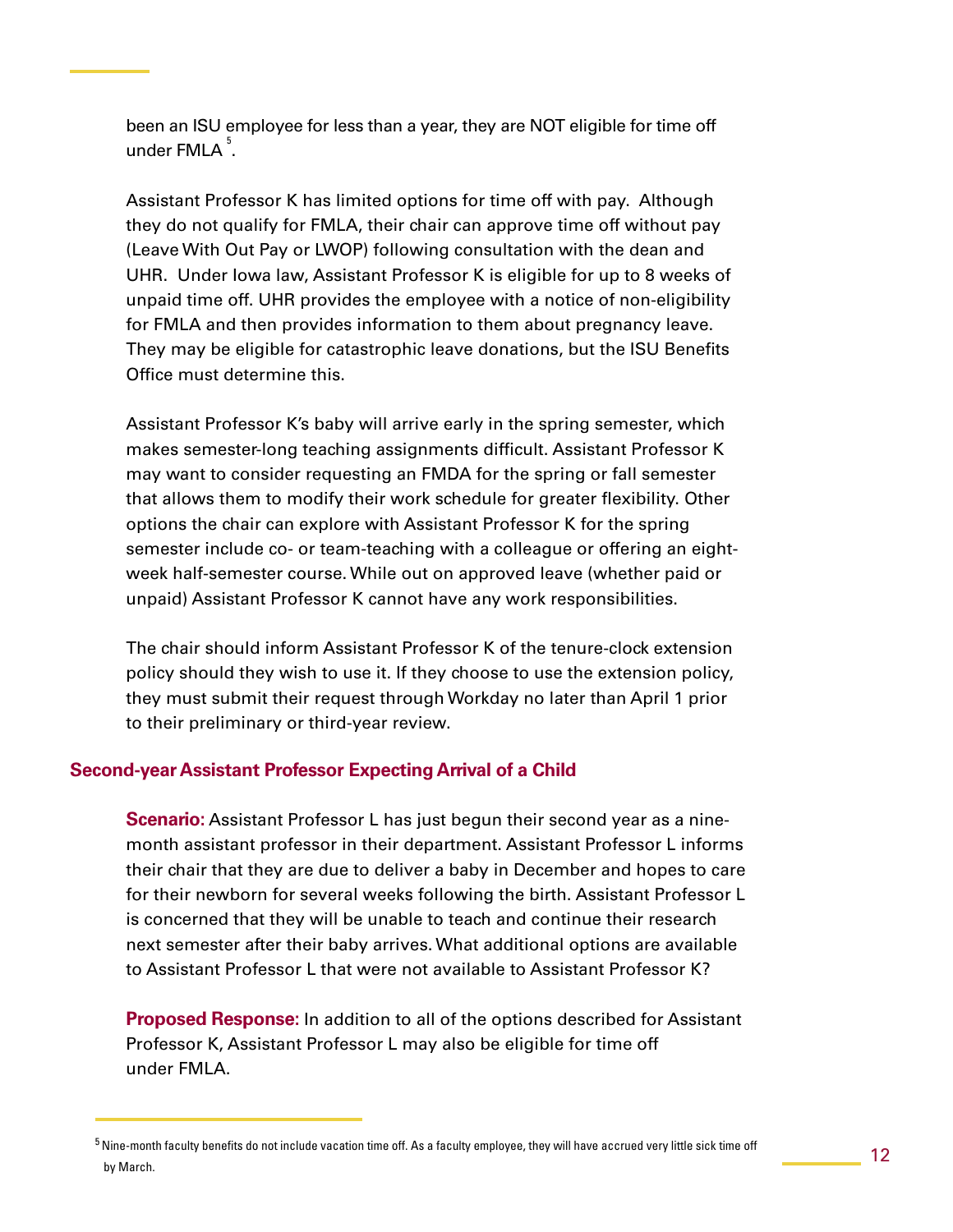# **Associate Professor with Family Caregiving Responsibilities**

**Scenario:** Associate Professor M is a productive faculty member working toward promotion to professor in the next three years. They have a partner and two middle-school-age children. Associate Professor M's father lives nearby and needs an increasing amount of care. They are finding it difficult and stressful to maintain work quality, spend time with their family, and care for their father. They discuss their situation with their chair and ask about available options to alleviate some of their stress.

**Proposed Response:** Their chair assures Associate Professor M that they are supportive and will work with them to identify options that may alleviate their work-life stress. Some of the available options mentioned to Associate Professor M are:

- **•** Contact UHR to discuss FMLA or initiate an FMLA request through Workday. If approved, a faculty member can use accumulated vacation or sick leave during this period of protected time off
- **•** Use accrued emergency time off to care for a family member following consultation with UHR.
- **•** Consider a conversion to a temporary part-time appointment (see Conversion to Part-Time Appointment above)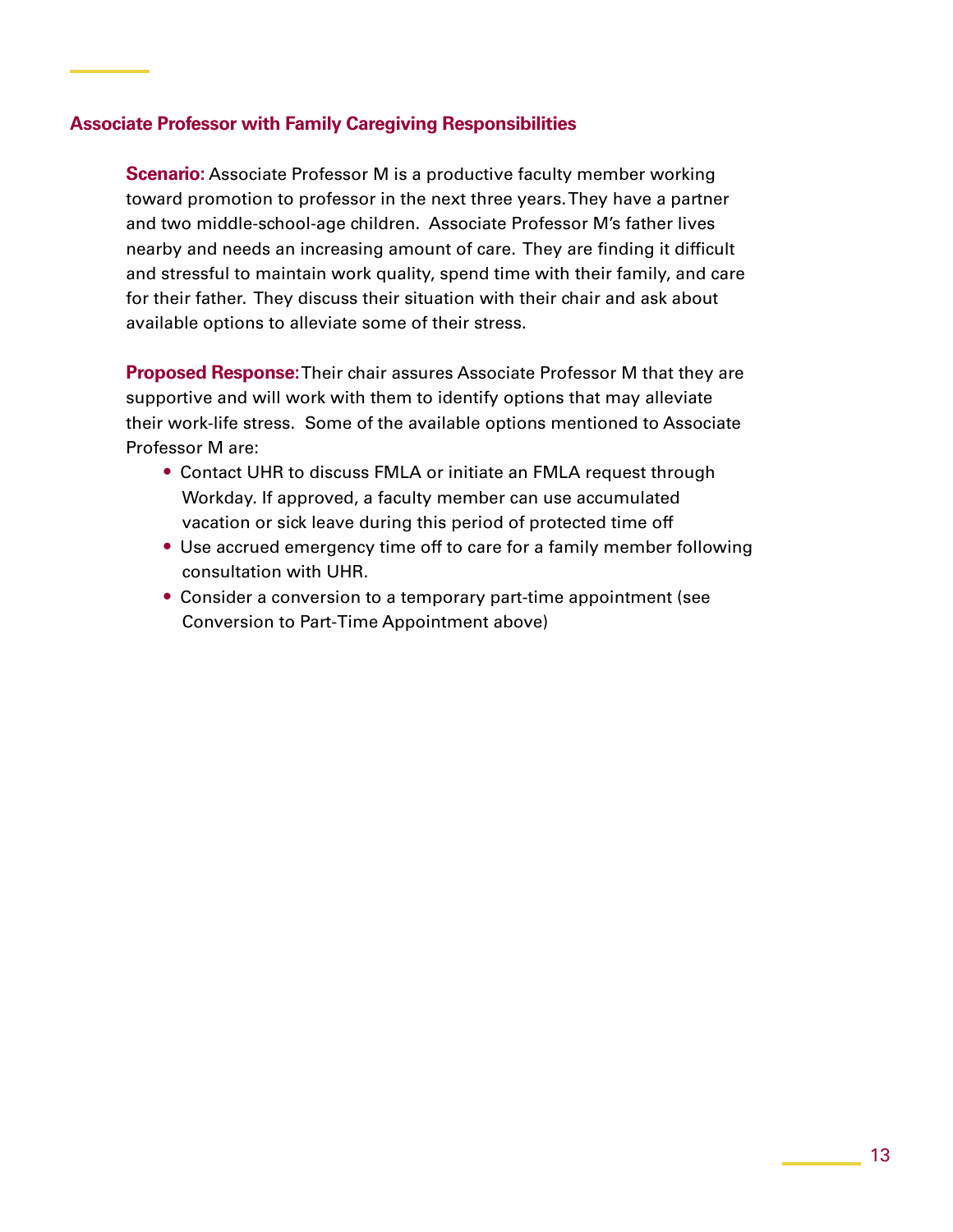# **LEAVE GUIDE FOR EMPLOYEES**

#### BIRTH/CARE OF CHILD. ADOPTION. PLACEMENT OF FOSTER CHILD.

# **FMLA ELIGIBILITY**

Employed by ISU for 12 months, and worked at least 1,250 hours prior to start of FMLA leave.

**COVERS** Job-protected leave,

**WHAT FMLA** 

continuation of health insurance benefits, and return to employment upon completion of leave.

# **AMOUNT OF FMLA LEAVE**

Up to 12 work weeks of family leave per rolling 12 month period.

|                                                                     |                                                                                   |                                             |                                                        |                                                                                                        | (BOTH PARENTS)                                         |
|---------------------------------------------------------------------|-----------------------------------------------------------------------------------|---------------------------------------------|--------------------------------------------------------|--------------------------------------------------------------------------------------------------------|--------------------------------------------------------|
| <b>UPTO</b><br><b>12 WEEKS</b><br><b>FMLA LEAVE</b>                 | If not FMLA<br>eligible, lowa<br>law require up<br>to 8 weeks of<br>unpaid leave. |                                             |                                                        |                                                                                                        |                                                        |
| <b>ABILITY TO</b><br><b>USE VACATION</b><br><b>CONCURRENTLY</b>     |                                                                                   |                                             |                                                        |                                                                                                        |                                                        |
| <b>ABILITYTO</b><br><b>USE SICK TIME OFF</b><br><b>CONCURRENTLY</b> | For medical<br>recovery of<br>birth parent.                                       | For medical<br>recovery of<br>birth parent. | Up to 80 hours<br>of emergency<br>time off if accured. | Up to 5 days of paid<br>time off from sick<br>& up to 80 hours<br>of emergency time<br>off if accured. | Up to 80 hours<br>of emergency<br>time off if accured. |

(Figure by Leslie Ginder and Brooke Vonnahme, Iowa State University Human Resources)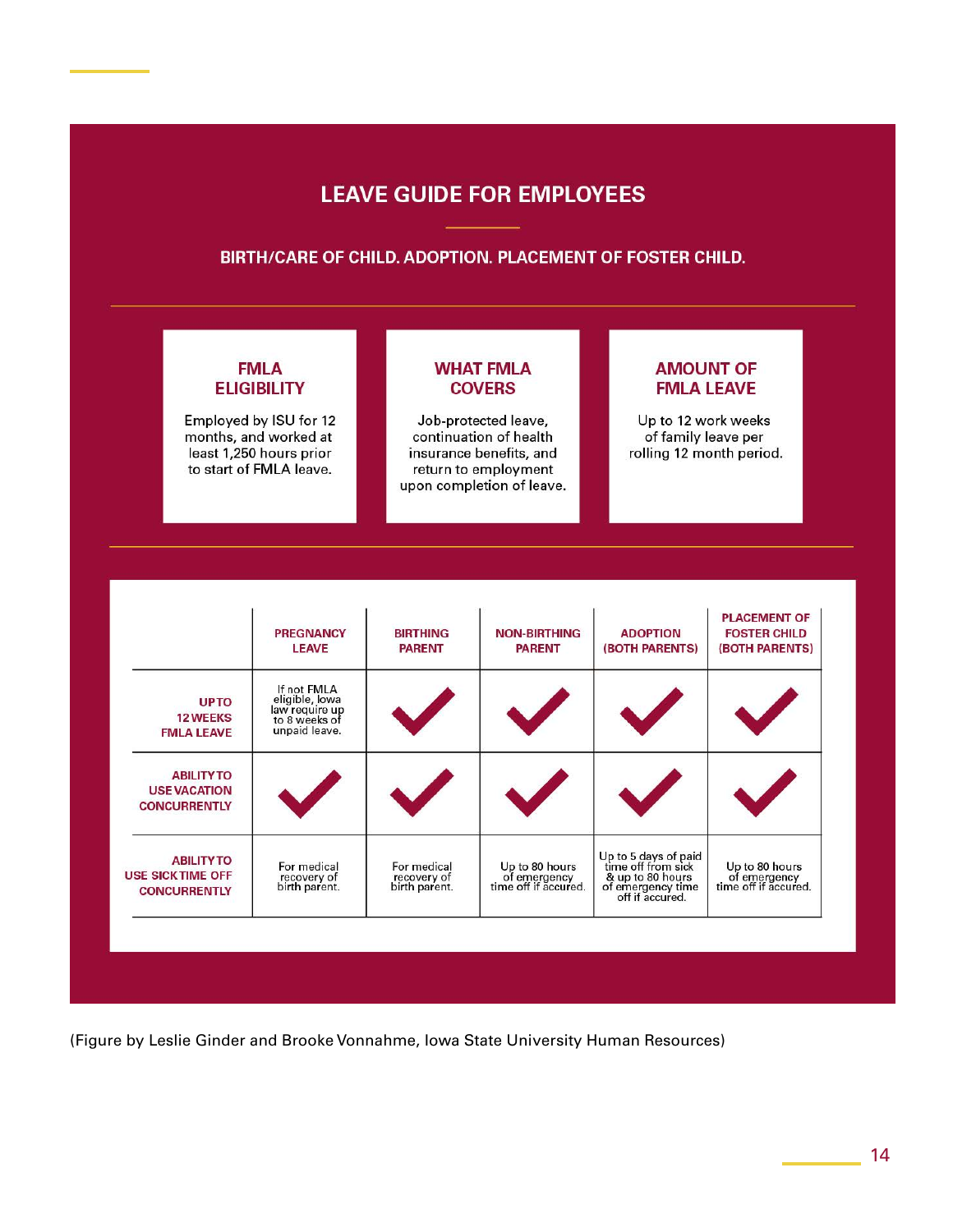# Taking Action

# **1. Make an inclusive culture a major department and college goal.**

 Deans and chairs are pivotal to establishing family-friendly climates and career flexibility within their departments and colleges. Several proactive steps can create such an environment in which flexibility is both available and regularly utilized, enabling the success of all faculty members.

# **2. Proactively recruit and hire diverse faculty.**

[See Resource Guide for Recruiting Excellent and Diverse Faculty](https://www.advance.iastate.edu/initiatives/search-committee/resource-guide)

# **3. Actively support and advertise flexible policies for all faculty.**

- **•** Operationalize the processes for utilizing ISU's flexible policies. This can be accomplished by incorporating them into the relevant department and college governance documents or manuals to promote transparency and consistency in access and implementation.
- **•** Develop guidance at the college level that outlines uniform flexible faculty policies in response to caregiving and work responsibilities. As noted in the [University of Wisconsin's](https://consortium.gws.wisc.edu/caregiving-task-force/)  [Caregiving Task Force](https://consortium.gws.wisc.edu/caregiving-task-force/) Report, "Leaving this decision up to individual chairs and supervisors can leave faculty vulnerable to implicit bias, including sexism, racism, ableism, and class based prejudice" (p. 2).
- **•** Encourage a culture in which faculty are actively supportive of their colleagues utilizing flexibility policies.
- **•** Ensure that new faculty, chairs, and deans receive training about these policies in their onboarding.
- **•** Foster a department-wide recognition of diversity in family circumstances and needs.
- **•** Discuss these flexible policies in faculty meetings. Faculty can not utilize policies of which they are unaware. Make policy use the norm and not the exception.
- **•** Promote a family-friendly culture of inclusion by scheduling meetings to address competing needs of work and family. Faculty with caregiving responsibilities may need to arrive late or leave early to address daycare hours (typically 8 am-5 pm)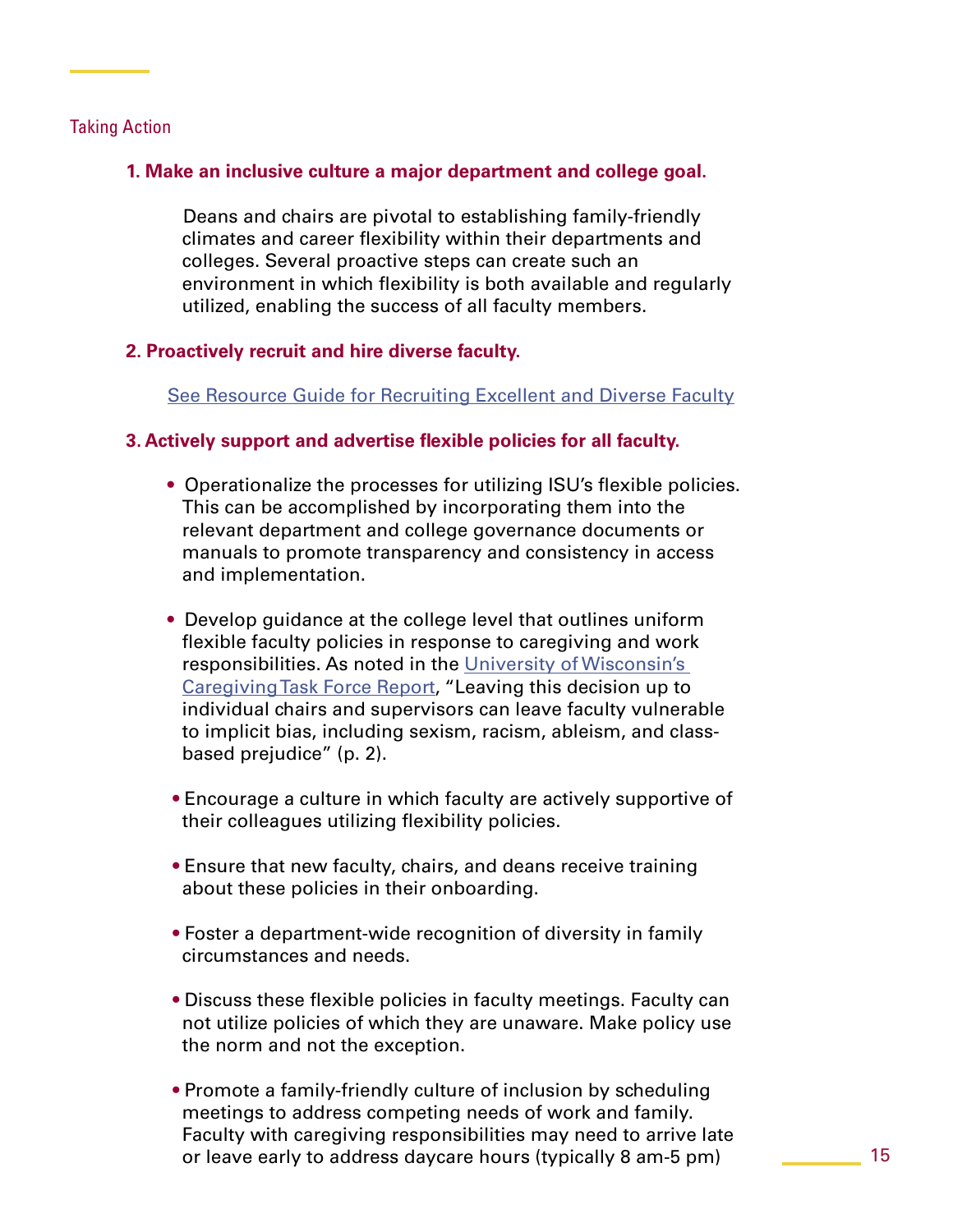- Dispel myths<sup>4</sup> that associate family caregiving with a lack of seriousness in faculty development or the use of flexible policies as a special privilege.
	- **•** Make every effort to see that policy users are not penalized. Faculty may be reluctant to utilize flexibility policies for fear of negative repercussions particularly associated with promotion and tenure. For faculty who utilize tenure clock extensions, direct both internal and external reviewers to focus on scholarship achieved in the accepted probationary period and not the time since hire (see Faculty Handbook, Section 5.2.1.4). Include such direction in requests for external review letters. Example language for such requests can be found in [Sample Letters to External Evaluators](https://www.provost.iastate.edu/sites/default/files/uploads/faculty%20resources/advancement%26review/Sample%20Letters%20to%20External.pdf).

#### **4. Maintain zero tolerance for a negative climate.**

 Discriminatory comments and behaviors can quickly erode the departmental climate. Such conduct is unacceptable and prohibited by ISU's [Non-Discrimination and Anti-Harassment](https://www.policy.iastate.edu/policy/discrimination)  [Policy](https://www.policy.iastate.edu/policy/discrimination) and ISU's Faculty Conduct Policy (Faculty Handbook, [Chapter 7\)](https://www.provost.iastate.edu/policies/faculty-handbook). Consult with ISU's Ombuds or with ISU's Office of Equal Opportunity for guidance, support, and best practices in navigating climate issues in the department or college.

<sup>4</sup> Develop a department-wide awareness of implicit bias. Bias literacy: a review of concepts in research on discrimination offers a thorough treatment of the forms of unconscious gender and racial bias (Isaac, et al., 2016; Sevo & Chubin, 2010)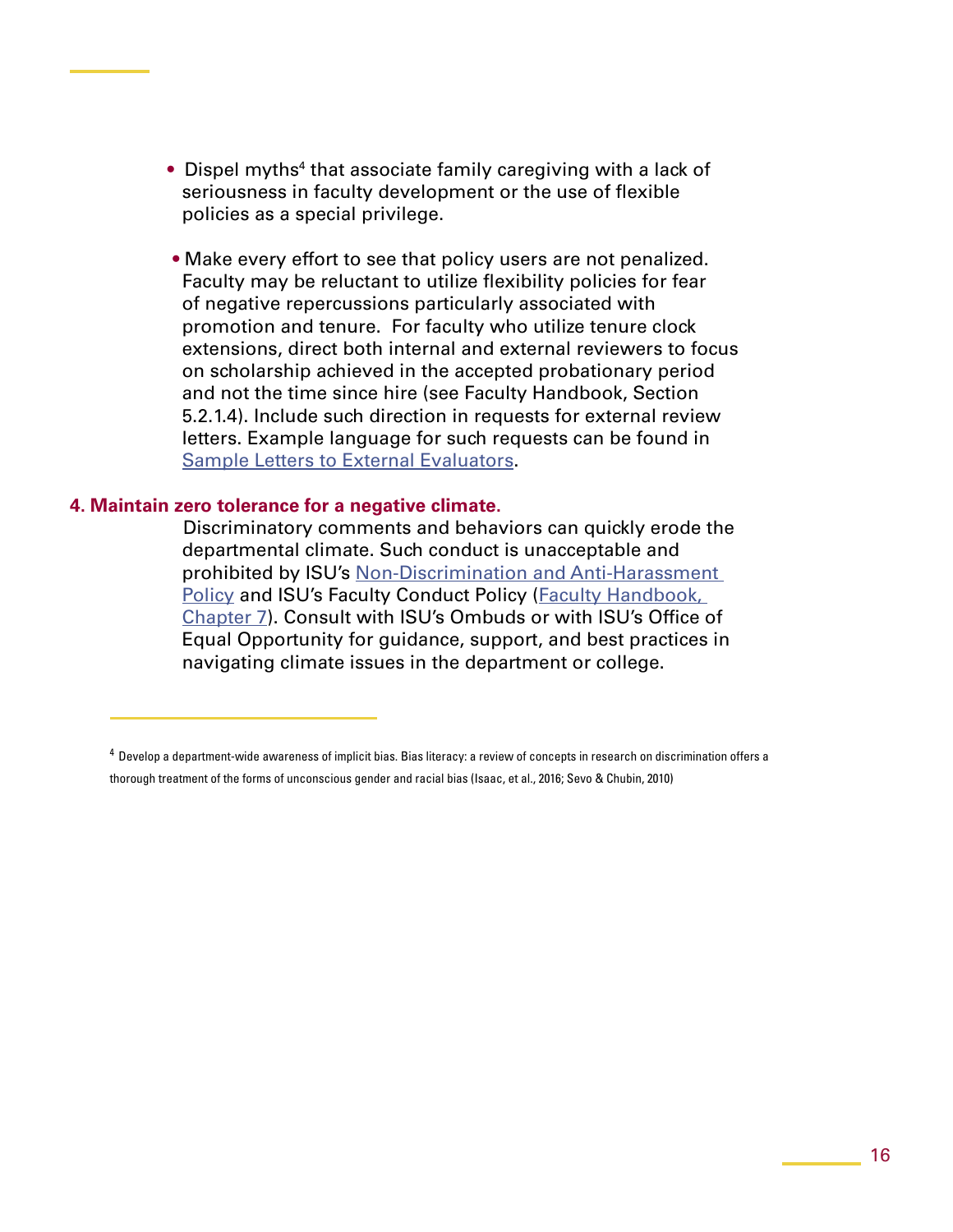# Additional Resources

# **Organizations**

- [Alfred P. Sloan Foundation Workplace, Workforce, and Working](https://sloan.org/programs/completed-programs/workplace-workforce-working-families) [Families Program](https://sloan.org/programs/completed-programs/workplace-workforce-working-families)
- **•** [American Association of University Professors Statement of Principles](https://www.aaup.org/AAUP/pubsres/policydocs/contents/workfam-stmt.htm) [on Family Responsibilities and Academic Work](https://www.aaup.org/AAUP/pubsres/policydocs/contents/workfam-stmt.htm)
- [American Council on Education Toolkit: Faculty Career Flexibility](https://www.acenet.edu/Research-Insights/Pages/Senior-Leaders/Toolkit-Faculty-Career-Flexibility.aspx)
- **•** [Career Flexibility for Biomedical Faculty of Today and Tomorrow](https://www.acenet.edu/Documents/Executive-Summary-Career-Flexibility-Conference-2015.pdf#search=faculty%20flexibility)  [Executive Summary](https://www.acenet.edu/Documents/Executive-Summary-Career-Flexibility-Conference-2015.pdf#search=faculty%20flexibility)

# **Iowa State University Resources**

- **•** [Administrators' Checklist of Best Practices for a Diverse Search Resources and](https://www.advance.iastate.edu/initiatives/search-committee/resources-and-best-practices) [Best Practices for Faculty Searches](https://www.advance.iastate.edu/initiatives/search-committee/resources-and-best-practices)
- **•** [Faculty Senate](http://www.facsen.iastate.edu/)
- **•** [Health Care Flexible Spending Account & Dependent Care Assistance Program](https://www.hr.iastate.edu/benefits/insurance/fsa-dcap)
- **•** [Individual and Couple Counseling](https://www.counseling.iastate.edu/services/counseling/)
- **•** [Lactation Spaces at Iowa State University](https://childcare.hr.iastate.edu/resource-library/lactationspaces/on-campus)
- **•** [Margaret Sloss Center for Women and Gender Equity](https://sloss.dso.iastate.edu/)
- **•** [Nutrition Wellness and Research Center](http://www.nwrc.iastate.edu/)
- **•** [Office of the Senior Vice President and Provost](https://www.provost.iastate.edu/) 
	- **•** [Assistant Provost for Faculty Development](https://www.provost.iastate.edu/about/people/tera)
	- **•** [ISU ADVANCE](https://www.advance.iastate.edu/)
	- **•** [Flexible Faculty Policies](https://new.provost.iastate.edu/faculty-success/work-life)
	- **•** [Faculty Work-Life Integration Resources](https://new.provost.iastate.edu/faculty-success/work-life)
- **•** [Office of the Vice President for Diversity and Inclusion](https://www.diversity.iastate.edu/)
	- **•** [Faculty and Staff Associations](https://www.diversity.iastate.edu/connect/fsa)
	- **•** [Office of Equal Opportunity](https://www.eoc.iastate.edu/)
- **•** [Ombuds Office](https://www.ombuds.iastate.edu/)
- **•** [Programs for Youth](http://www.ispy.iastate.edu/)
- **•** [Pronoun Project](https://www.diversity.iastate.edu/who/gsdi/pronoun)
- **•** [Recreation Services](https://www.recservices.iastate.edu/)
- **•** [University Human Resources](https://www.hr.iastate.edu/)
	- **•** [Employee Assistance Program \(EAP\)](https://www.hr.iastate.edu/benefits/addlbenefits/employee-assistance-program)
	- **•** [Employee and Family Resources](https://www.hr.iastate.edu/tools-for-employees/conflict-in-the-workplace/employee---family-resources)
	- **•** [Frequently asked questions about WorkLife at ISU](https://worklife.hr.iastate.edu/faq)
	- **•** [ISU Family Resource Guide](https://www.hr.iastate.edu/sites/default/files/hr-managed-file/recruitment-services/generic-usage/541/isu-family-resource-guide-2017-09-26-1301.pdf)
	- **•** [ISU Wellbeing](https://www.wellbeing.iastate.edu/)
- **•** [Story County Community Services](https://www.storycountyiowa.gov/94/Community-Services)